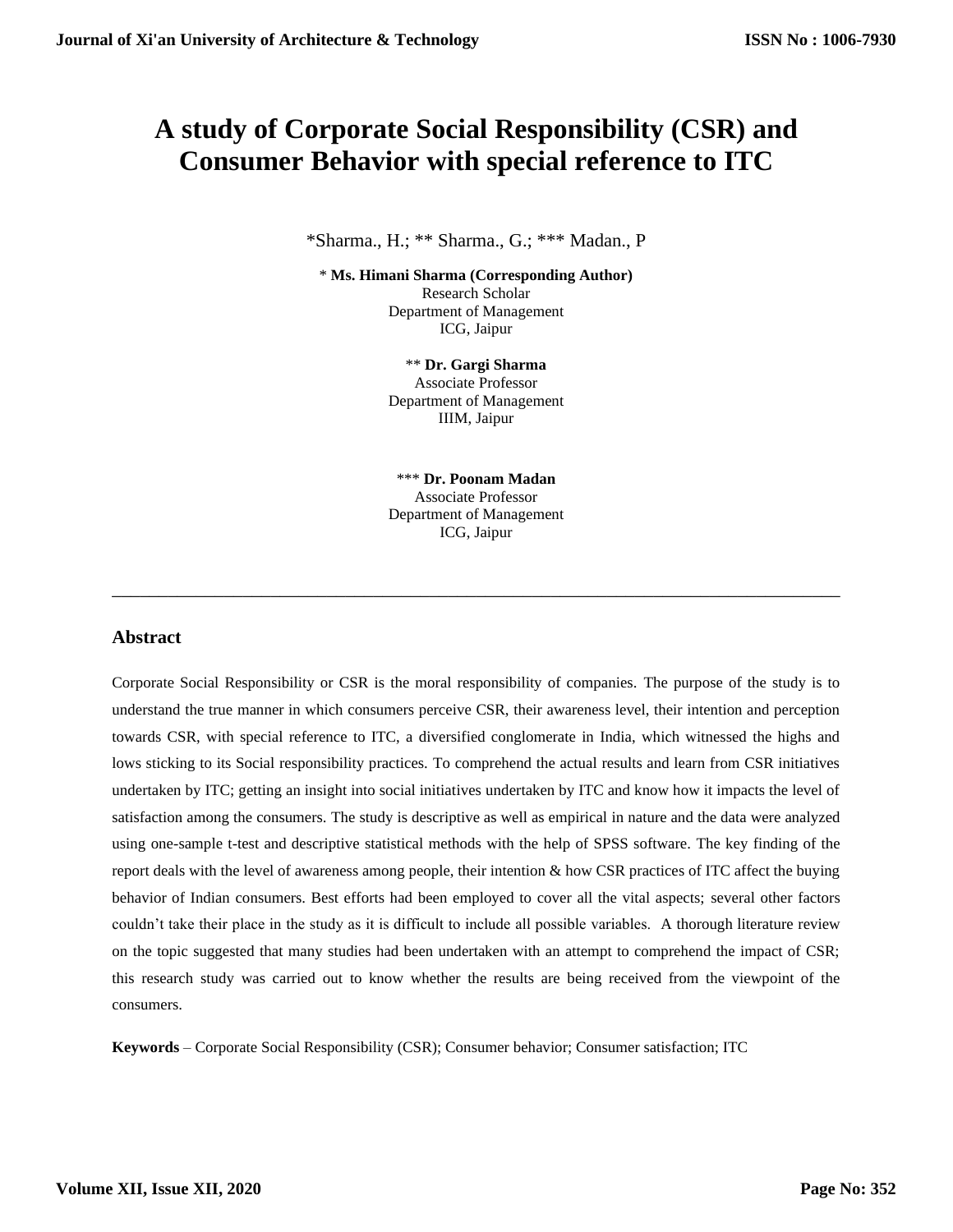#### **1. INTRODUCTION**

**1.1 Corporate social responsibility** is the means to attain equilibrium in economic, environmental, and social aspects. The purpose of CSR is to align a company's social and environmental activities with its business purpose and value. Corporate social responsibility refers to the company's commitment to function in an economically, socially, and environmentally sustainable manner which is transparent, ethical, and rewarding. The Business Dictionary defines CSR as, "A company's sense of responsibility towards the community and environment (both ecological and social) in which it operates. Companies express this citizenship (1) through their waste and pollution reduction processes, (2) by contributing educational and social programs, and (3) by earning adequate returns on the employed resources."

The **History of CSR** in India is divided into four phases, in the **first phase** that is during the preindustrialization period, prosperous business families donate part of their wealth by way of charity. With the arrival of colonial rule in India, the approach towards CSR changed from philanthropic consideration to socio-economic considerations. During the independence movement, the **second phase** of CSR build-up, during which the emphasis shifted towards the overall development and growth of the civilization. This is when Mahatma Gandhi introduced the notion of "trusteeship" according to which the industry leaders had to manage their wealth in such a manner as to benefit the common man. The **third phase** witnessed 'mixed economy', during which the public-sector was seen as the engineer of growth and expansion, but the effectiveness of public sector was limited which resulted in a movement of anticipation from the public sector to the private sector making the presence of private sector significant in the scenario, with the emergence of the **fourth phase** of Corporate Social Responsibility in India, the companies initiated adopting sustainable business strategies. The substantial growth of the Indian economy encouraged the businesses to grow rapidly which enhanced the capacity and capability of corporates to contribute towards the expansion of CSR.

As recognized that there are multiple **Theories and approaches to Social Responsibility**. Triple Bottom Line approach is also a widely adopted theory. Like the CSR, Triple Bottom Line works on the assumption that the corporation is a member of the moral community, and this gives it social responsibilities. This theory focuses on sustainability, and requires that any company must weigh its actions on three independent scales- Economic sustainability, Environmental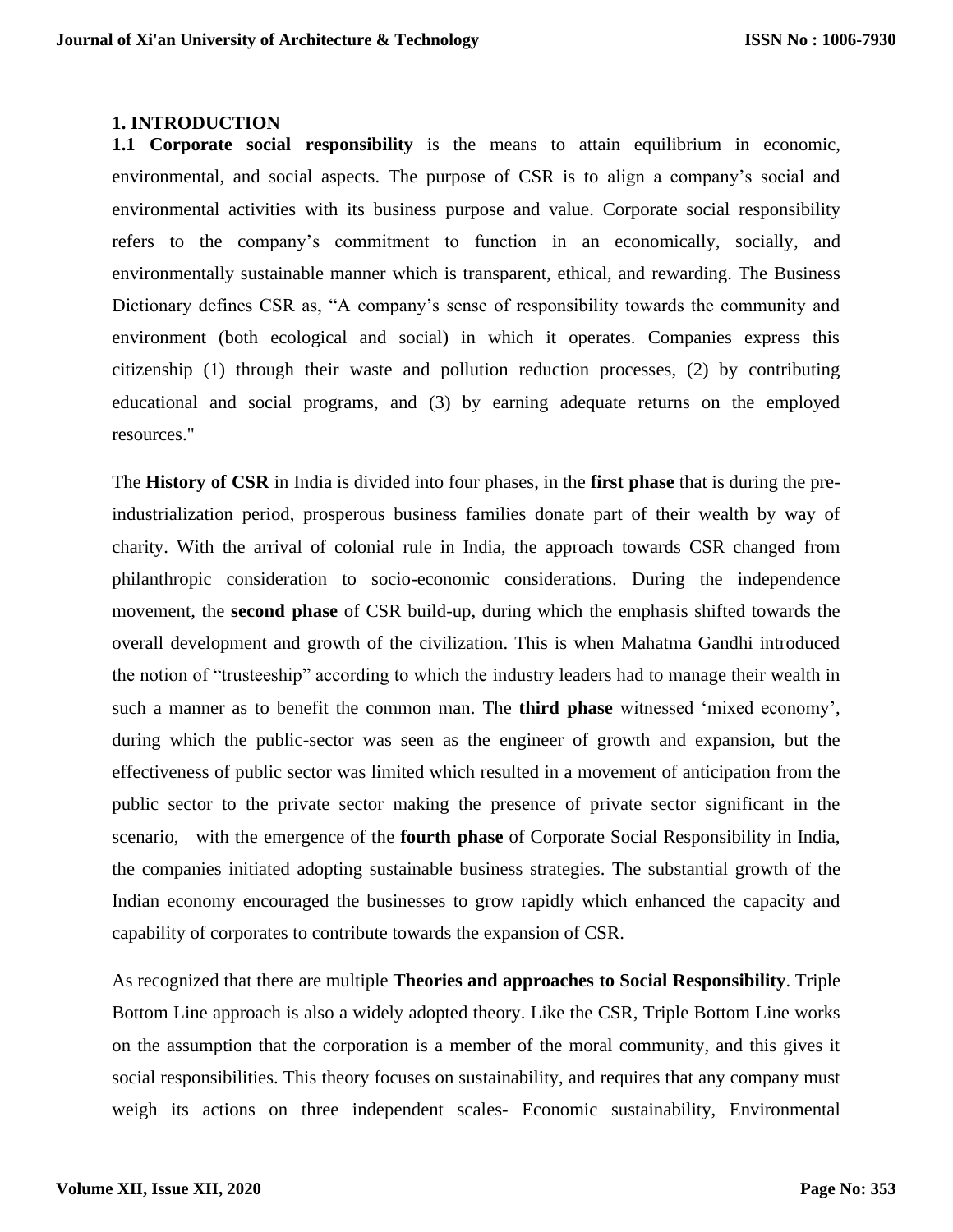sustainability, and Social sustainability, CSR is often described as ' performance with a purpose' and the triple bottom line approach focuses corporations not just on economic value but on the social and environmental value as well. Keeping in mind the substance of 'performance with purpose', Indian Government, passed a law mandating CSR in the year 2013; this decision was the first of its kind, making India the first country to mandate CSR. The Act (**Companies Act 2013**) came into force in 2014, wherein every company (having a net worth of 500 crore INR, or a turnover of 1000 crore INR or Net profit of 5 crore INR or more) must contribute minimum 2% of the Average Net Profit of last three (financial) years on CSR activities, concerning activities mentioned in the schedule VII of the act.

Later on, to severe the CSR compliance certain amendments were proposed through **Companies**  Act 2019, the bill was introduced in the Lok-Sabha on July 25<sup>th,</sup> 2019; so that the number of cases in the National Company Law Tribunal decrease, as the non-compliance of CSR laws was increasing the stack of cases. The bill received the assent of the President of India on  $31<sup>st</sup>$  July 2019 in which Section 8 of the Amendment has introduced new changes Section 135 of the Act, as the Government of India aspires to bring more obedience and effectiveness in CSR regime. Hence, there is a proposed change regarding the treatment companies received earlier for not spending the prescribed limit or not meeting the obligations, as earlier they would receive a notice from the Ministry of Corporate Affairs (MCA) seeking an explanation for such noncompliance, but the scenario will be changed for such disobedience.

CSR, which was assumed as a Charitable Act, earlier it was not compulsory to undertake CSR initiatives but with the introduction of clause 135 in the New Companies Act, 2013 it became mandatory, and compulsions were strengthening after the CSR amendment Act in 2019. After compulsion under the companies act, CSR became the talking point & many research studies were undertaken to understand the effect, challenges  $\&$  issues of implementing CSR. Before 2013 the companies didn't need to report their CSR activities, but after the introduction of Companies Act 2013 it became mandatory for companies to report their CSR investments. As the penetration of the sustainability concept is still low, CSR awards were introduced to motivate corporates to implement CSR activities and report them.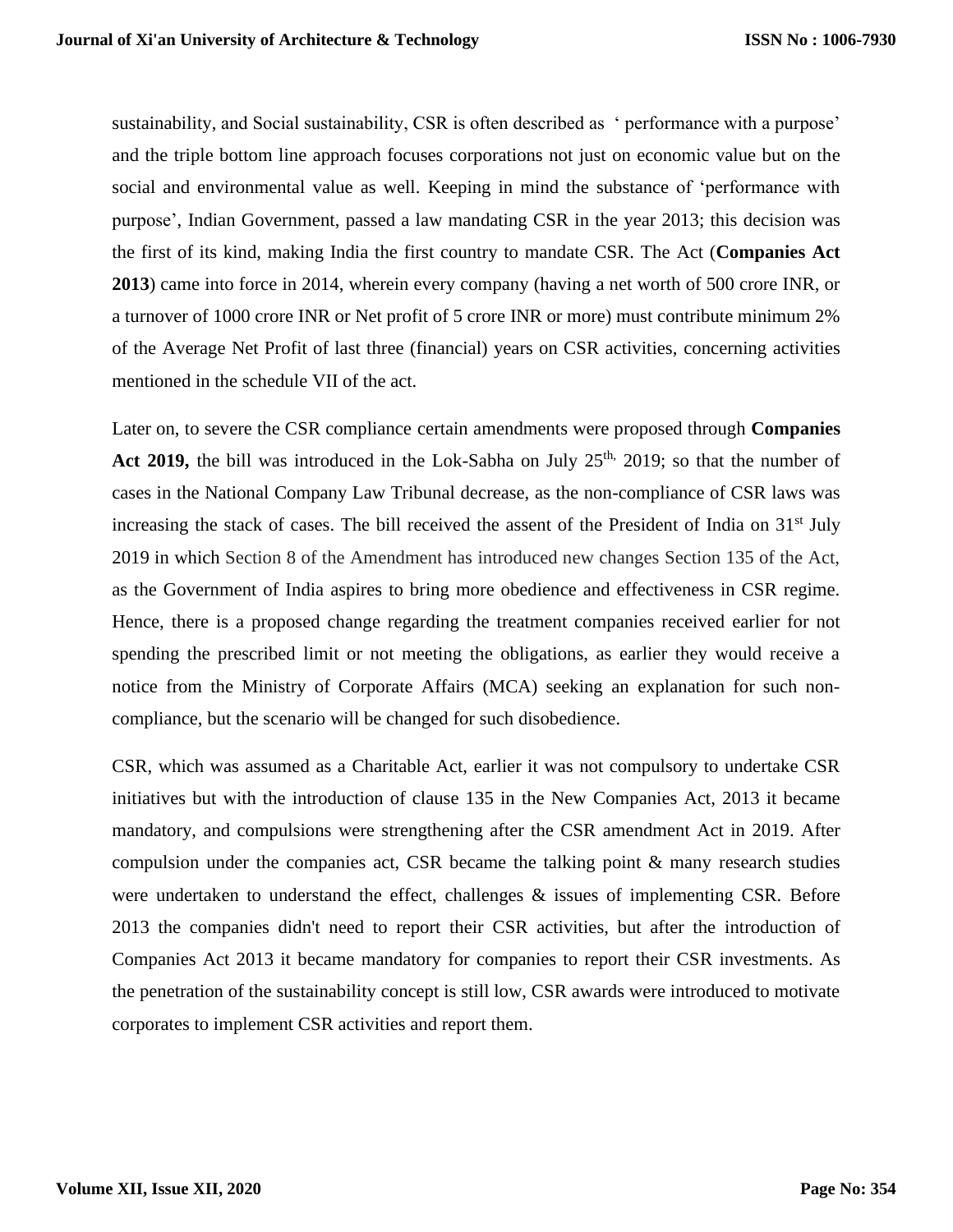Many research studies have been conducted on CSR but there is a lot more to know from the customer's perspective, there is a need to understand how consumers notice, make sense of, and respond to corporate social practices.

**1.2 ITC,** then **Imperial Tobacco Company of India Ltd.** was established in the year 1910, in 1970 it was named as the Indian Tobacco Company Limited and further to ITC Limited in 1974, **ITC** is not an acronym or doesn't has any full form since September 18, 2001. It initially focused on its tobacco business then involved in the packaging business and slowly diversified its business.

The **leading brands** of the company are Classmate; Aashirvad, Sunfeast, Candyman; Duke & Royal, Gold Flake, Navy Cut in Cigarettes & Cigars; AIM, Homelite, Ship in safety matches; Personal Care brands like Savlon, Fiama, Vivel, Charmis, Superia, Mangaldeep Incense stick; Wills Lifestyle & John Players in lifestyle and many more.

ITC believes that a business holds the power to revolutionize the society, societal value creation is the ultimate intention of ITC's business strategy, and the purpose of business is to serve a larger national purpose. The company has committed itself to pursue a low carbon path; a business that creates value for society is the basis of its existence.

**Vision and Mission -** The primary vision of the company is to continue its position as the country's 'most valuable' corporation, through its world-class performance, creating growing value for the Indian economy and the company's stakeholders**.** The mission of ITC is to enhance the 'wealth-generating capability' of the enterprise in a globalizing environment, delivering superior and sustainable stakeholder value.

**Philosophy -** ITC's philosophy revolves around the betterment of socio-economic and environmental aspects of the community along with creating a sustainable venture. The company holds faith in the transformational faculty of any enterprise for creating developmental models for society by employing its financial, entrepreneurial, and creative resources. ITC, in its capacity as a corporate citizen, aims at creating capital (environmental) by generating livelihood and devising CSR programs, and activities that are not only sustainable but replicable and scalable too.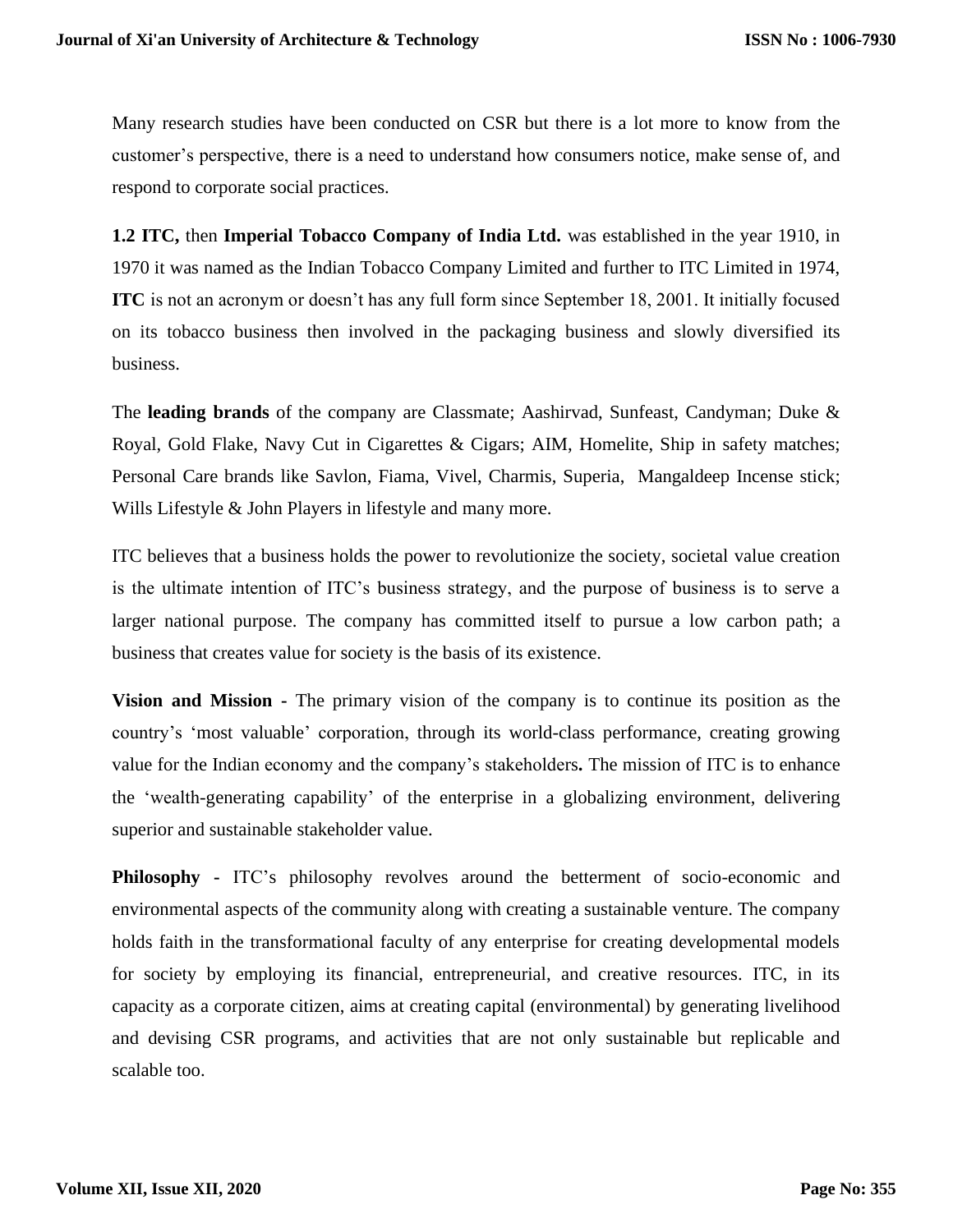**Target Groups** - Indian rural communities along with communities living in the neighborhood of the company's unit are facing many obstacles that make it difficult for them to come out of the vicious cycle of unemployment and poverty. ITC's focus on these groups for CSR engagement is backed with the desire to improve the living conditions and employment opportunities at the grassroots level, referred to as a two-horizon strategy that not only provides a secured present but an expansive future too.

The core objective of ITC's CSR initiatives is to secure the livelihoods of these marginalized communities not just for today but also for the future. This has led to the development of a 2 horizon strategy, in which -

- 1. CSR programs are directed towards making current livelihood sources (mainly agriculture and allied activities)- more productive, profitable, and sustainable, which include i.e. ITC's e-Choupal initiative and programs for Watershed Development, Afforestation, Sustainable Agriculture, Livestock Development and Women's Economic Empowerment.
- 2. CSR programs aim to create 'capabilities for tomorrow' by assisting communities to put in place vital socio-economic infrastructure and equipping them to take advantage of emerging economic opportunities, i.e. ITC's programs for supporting Primary Education, Skilling & Vocational Training, Health & Sanitation and Solid Waste Management.

# **CSR Activities**

- Afforestation Initiative was implemented with the support of CII-ITC Centre of Excellence for Sustainable Development, under this initiative more than six acres of land has been greened till now, this project also contributed in creating the Carbon sink for dealing with adverse climate change.
- The WOW (Well being out of waste) program is a waste recycling program that is executed in the metro and other cities as they are combating the struggle of disposing of waste, especially dry waste, this program was accompanied by another project on soil  $\&$ moisture conservation.
- The ITC paperboard business is supporting the poor tribal by enabling them to convert their wasteland into clone sapling plantations, which are developed through intensive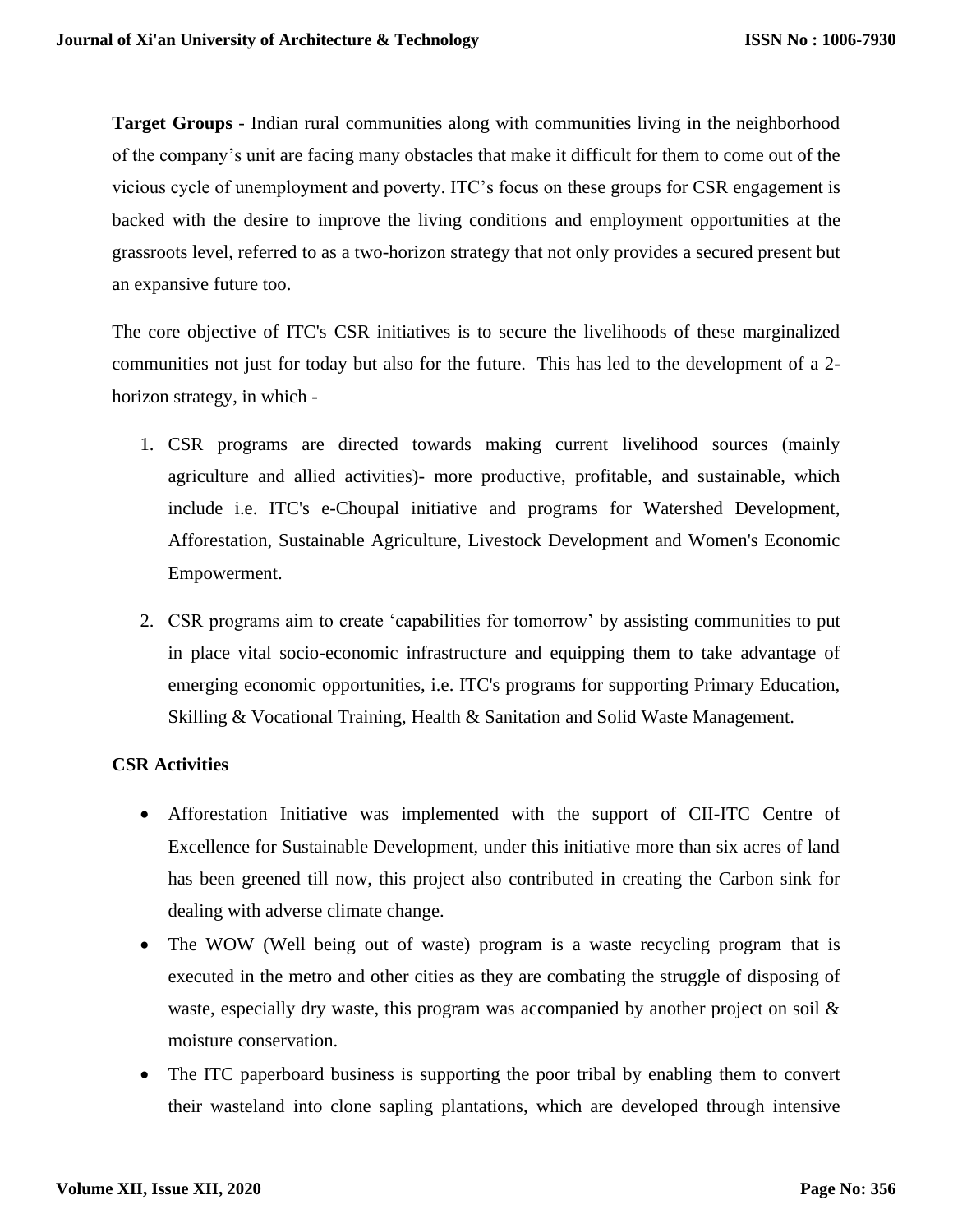research undertaken by the ITC R&D team, not only this but the company is helping them by providing required technical training so that tribes can grow and manage their plantations themselves, and the most impressive point is that ITC is not binding them by any contract, they can sell to any willing buyer or company if they want.

• ITC is working for the empowerment of women in India by designing a microenterprise program, especially for women to make them financially independent, until now over fifty thousand women have been benefitted by this program.

# **Arguments Against**

- CSR is often used as a tool for brand promotion or enhancing goodwill or making up for the unethical practices just like in case of ITC, Cigarettes (tobacco) is the main business of the company, there is no doubt that such products are detrimental to health and well being of people,
- ITC is taking actions to promote well being of society through its social initiatives, while on another side, it is the providing and promoting consumption of tobacco, hence all the actions and initiatives undertaken seem to downplay the truth, that it is the company's product which is a threat to well being of people. Simply printing "Smoking is injurious to health" is not enough as the product is injurious not only to those who consume it but also for those who live with them. These social actions are not sustainable until a company makes its product sustainable.

# **2. REVIEW OF LITERATURE**

Strotmann, Schmidt & Volkert (2019) in their study titled 'MNCs: Can they foster well-being in the eyes of the poor? Results from an empirical case study', discussed the most important aspect of CSR which is 'inclusive development', one-sided development often leads to widening of income disparity. The research was based on the Bayer Crop Science Model Village Project (MVP) around two thousand villagers were touched in the survey, multivariate and descriptive analysis was employed to fetch the results, which was done by comparing the well-being development of two Model village, which were part of Bayer's CSR program with the two control villages in which no activity was undertaken, Which depicted that there was a positive and significant development in the villages under MVP.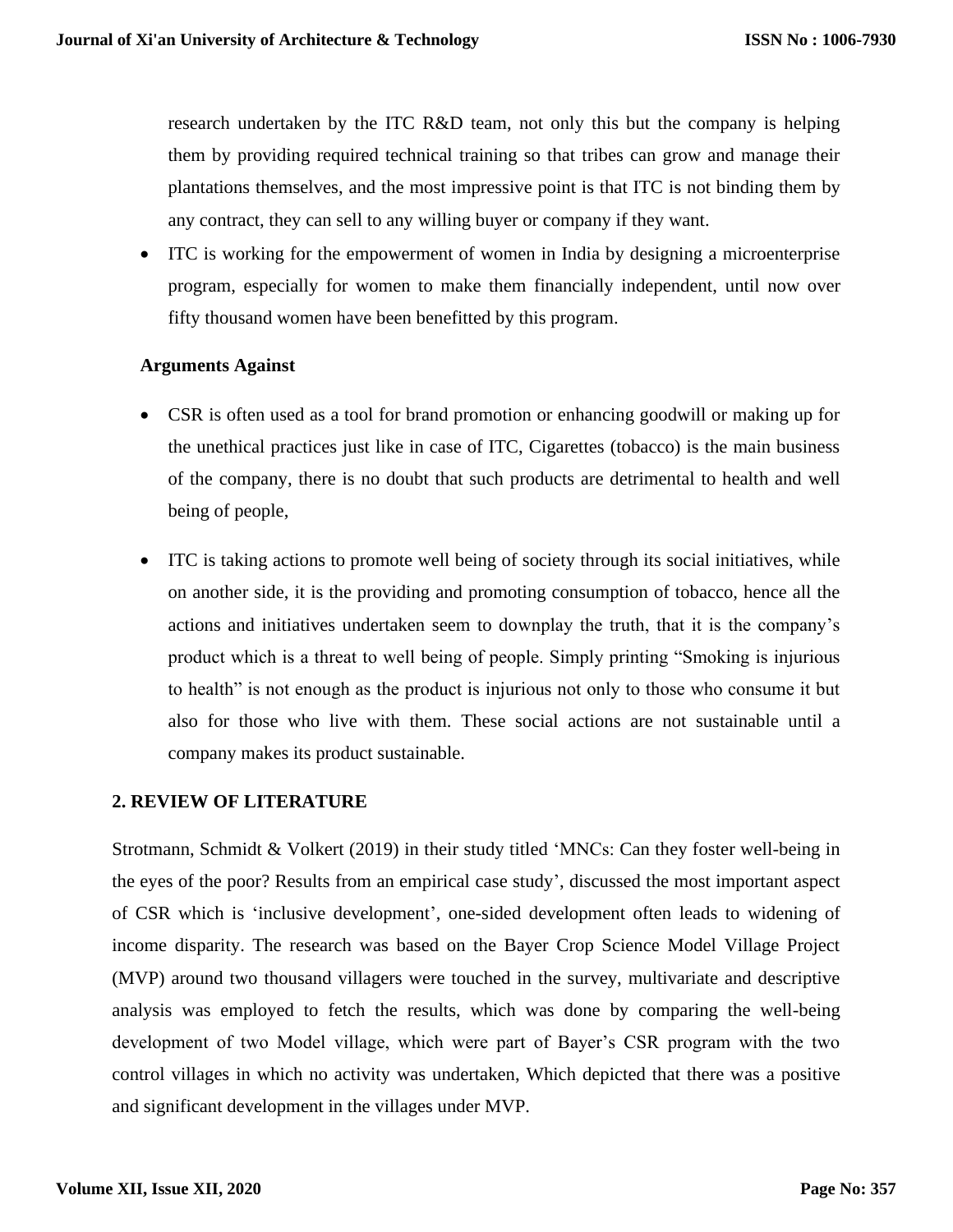Singh (2016) provides us with an initial result that, though CSR is a new field of knowledge, still many companies are engaged in CSR activities with a special focus on women empowerment and green & clean environment. Commendable efforts taken by leading FMCGs were discussed in the paper. The importance of CSR and significance to society and the company can't be ignored. Hence leading companies need to think about their social responsibility and take more and more impressive steps to give back to society.

Rangan, Chase & Karim (2015) discussed 'The Truth about CSR' in *Harvard business review*, To understand how companies devise and execute CSR, for study, in-depth interviews were conducted with the managers (who attended Harvard Business School's CSR executive education program), asking them about the range; structure; and oversight of their firms' CSR activities. For which, 60% of respondents said they were dissatisfied with their firms' CSR activities and direction and wanted to improve them. Most companies practice a multifaceted version of CSR that range from pure philanthropy to environmental sustainability, to maximize their impact, companies must ensure that initiatives focus on the essence of CSR i.e. doing something for society from which the company gets all its resources.

Uvais & Hafeefa (2013) in their study titled 'Corporate Social Responsibility: Dimensions and Challenges in India' concluded that there are many obstacles in the implementation of CSR, which need to be overcome. Transparency and communication of actions are required to make a business appear more trustworthy.

Ferreira, Avila & Dias de Faria (2010) conducted a research study on 'Corporate Social Responsibility and Consumers' Perception of Price', the purpose of the research was to investigate the relation between CSR and the consumer's buying intention in the context where the company charges higher prices than its competitors. Hence the aim was to ascertain whether consumers are willing to pay a higher price for products from a firm that invests in CSR activities. The results of the study point out that companies have the chance to act in response to their consumers' desires of 'feeling good about a purchase' while achieving their business goals and, simultaneously, 'giving their contribution to society'. Also, the firms should strive to identify which social actions are more valued by their consumers before making investment decisions. An experimental methodology that was employed in the research gave it a distinction. The participants were exposed to the research scenarios and they answered a questionnaire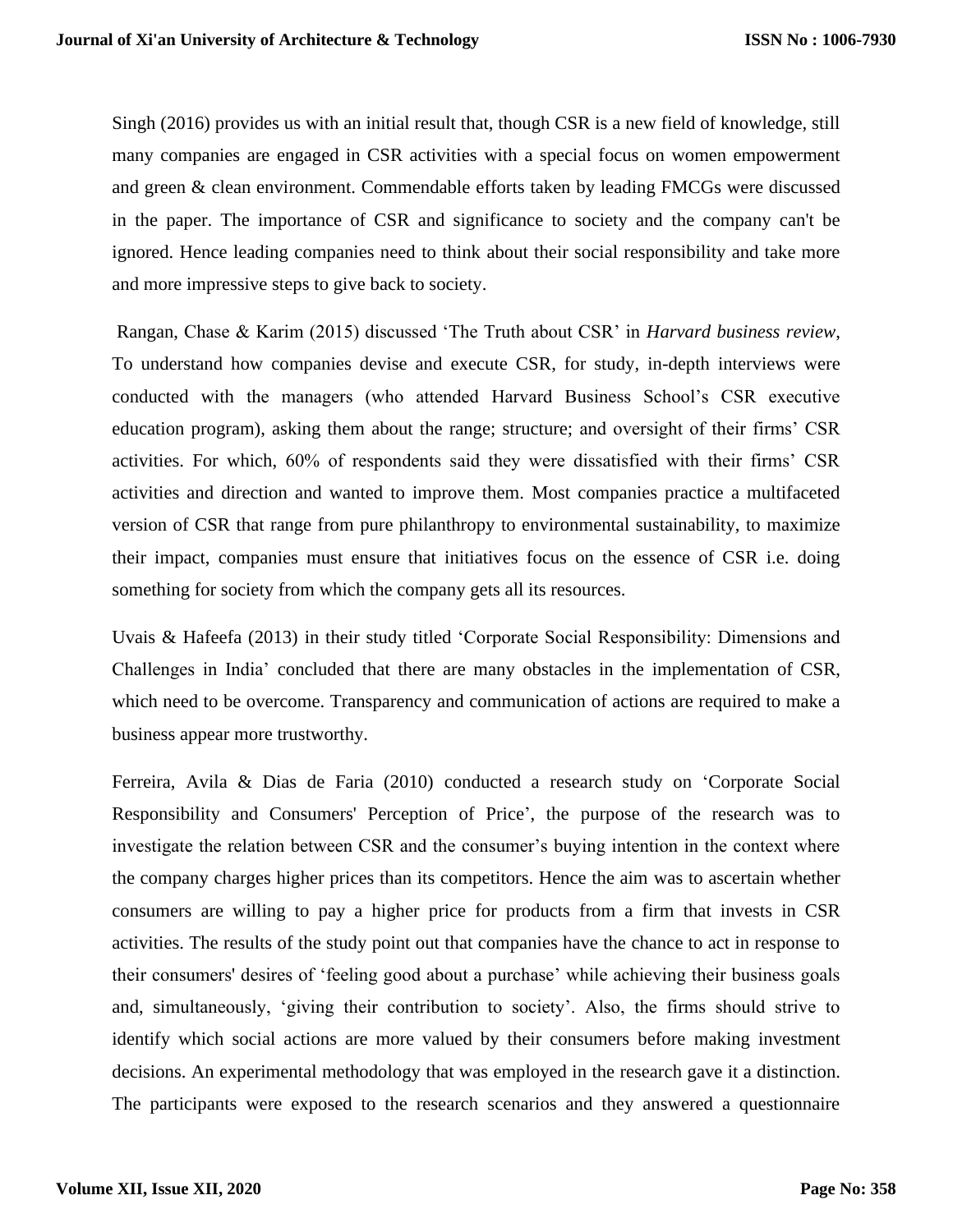containing scales. The entire sample was divided into a control group (exposed to scenario 1) and three experimental groups (exposed to scenarios 2, 3, and 4, respectively). The results obtained indicated that consumers don't mind paying a little extra if they find that company is linking itself with socially responsible actions.

Marin Ruiz & Rubio (2009) through their research study on 'The Role of Identity Salience in the Effects of Corporate Social Responsibility on Consumer Behavior' strived to answer why most of the corporations are adopting CSR? as they want to influence consumers' purchasing decisions, this study points out that identity salience influence consumer loyalty towards the organization and its products, greater the consumer perceive the organization to be socially responsible stronger the loyalty.

Various research papers and other resources were referred thoroughly to understand the models, examples, and challenges of CSR in India to expand the research study and getting a richer understanding of the subject, which suggested that although companies act made it mandatory for the companies to spend a specific part of their earning on CSR, "where to spend" remains a question. CSR can provide three forms of value to consumers: emotional, social, and functional. Each of these enhances or diminishes the overall value proposition for consumers. Further, the value created by one form of CSR can either enhance or diminish other product attributes

### **3. PURPOSE OF THE STUDY**

The purpose of the study is to understand the true manner in which consumers perceive CSR, their awareness level, their intention, and perception towards Corporate Social Responsibility i.e. CSR. To comprehend the actual results and learn from CSR initiatives undertaken by ITC (which has set a benchmark in CSR practices), getting an insight into social initiatives undertaken by ITC and know how it impacts the level of satisfaction among the consumers.

## **4. RESEARCH METHODOLOGY**

The study is descriptive as well as empirical in nature; data is collected with the help of a structured questionnaire, which consists of questions with a five-point Likert Scale. The population for this research includes consumers who have attained the age of 18 or above, and responses were collected from 100 respondents. The results were analyzed using one-sample ttest and descriptive statistical methods, SPSS software was employed for the analyses part, and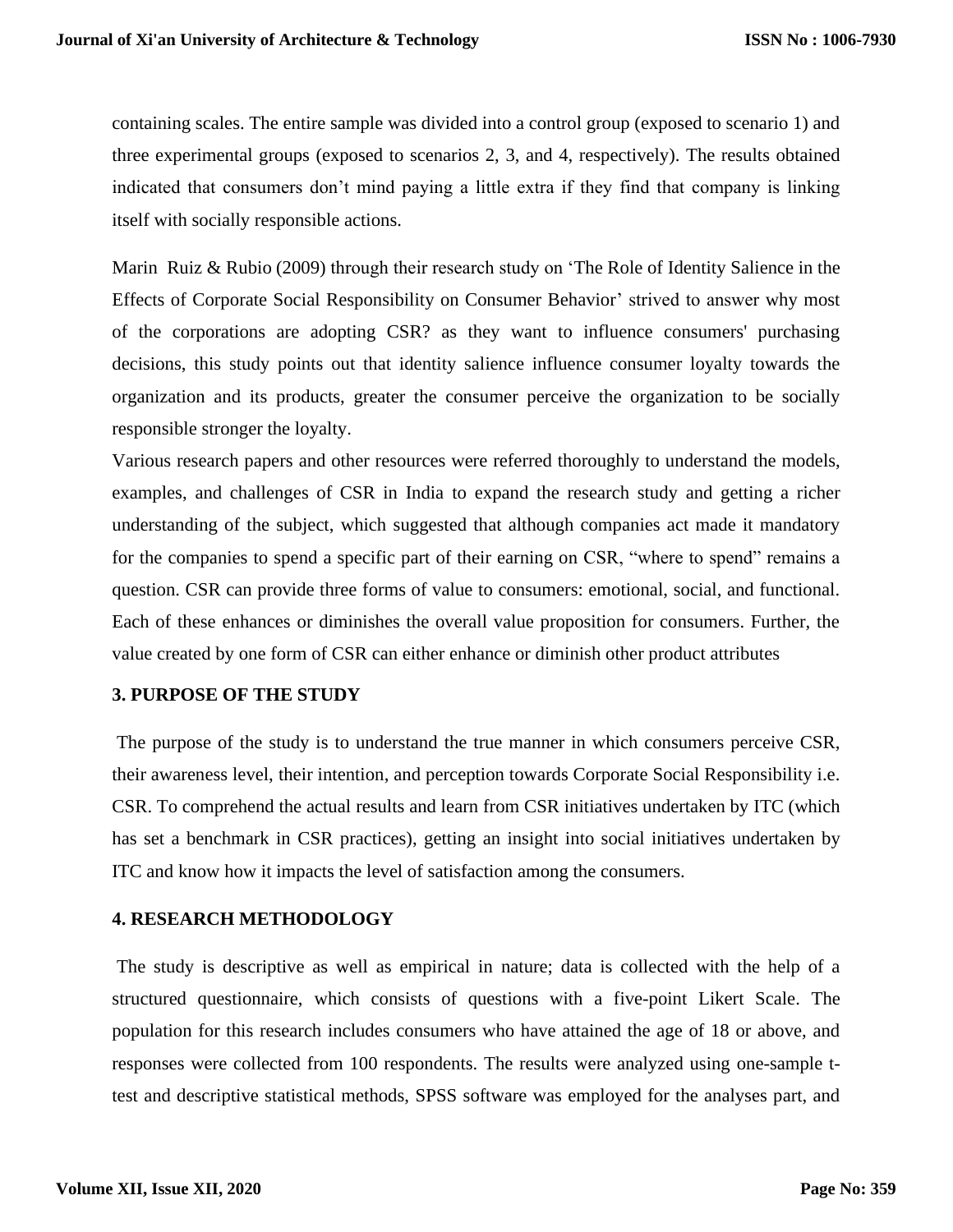tables & charts were drawn on to depict and compare the results. Apart from this secondary data collected from various sources is also used for the study and a thorough methodical literature review related to the topic and co referent concepts has been done to develop a richer understanding.

## **4.1 Objectives & Hypothesis**

The main objective of the study is to identify the awareness level of consumers towards CSR practices of ITC, and how do they perceive CSR and how these practices impact satisfaction level among the consumers.

- 1. To ascertain the level of awareness & knowledge of the consumers about CSR
	- H1 (Alternative hypothesis) consumers are well aware of CSR & CSR initiatives of companies.

2. To determine the inclination of consumers towards ITC and their agreeability to pay more for the same

• H2- Consumers have a more favored approach towards ITC.

### **4.2 Tools for Data Analysis**

- Descriptive Statistics like mean and standard deviation were employed to study the objectives. Data compiled has been presented in the form of table and graphs and has been analyzed with the help of tables and graphs
- Primary data has been analyzed with the help of SPSS Software; one sample T-test has been employed.

### **5. ANALYSIS**

The purpose of posing the following questions was to be acquainted with the level of awareness among the masses about CSR. **One-Sample T-Test** was used to test the hypothesis. The test value was assumed as 3-(neutral).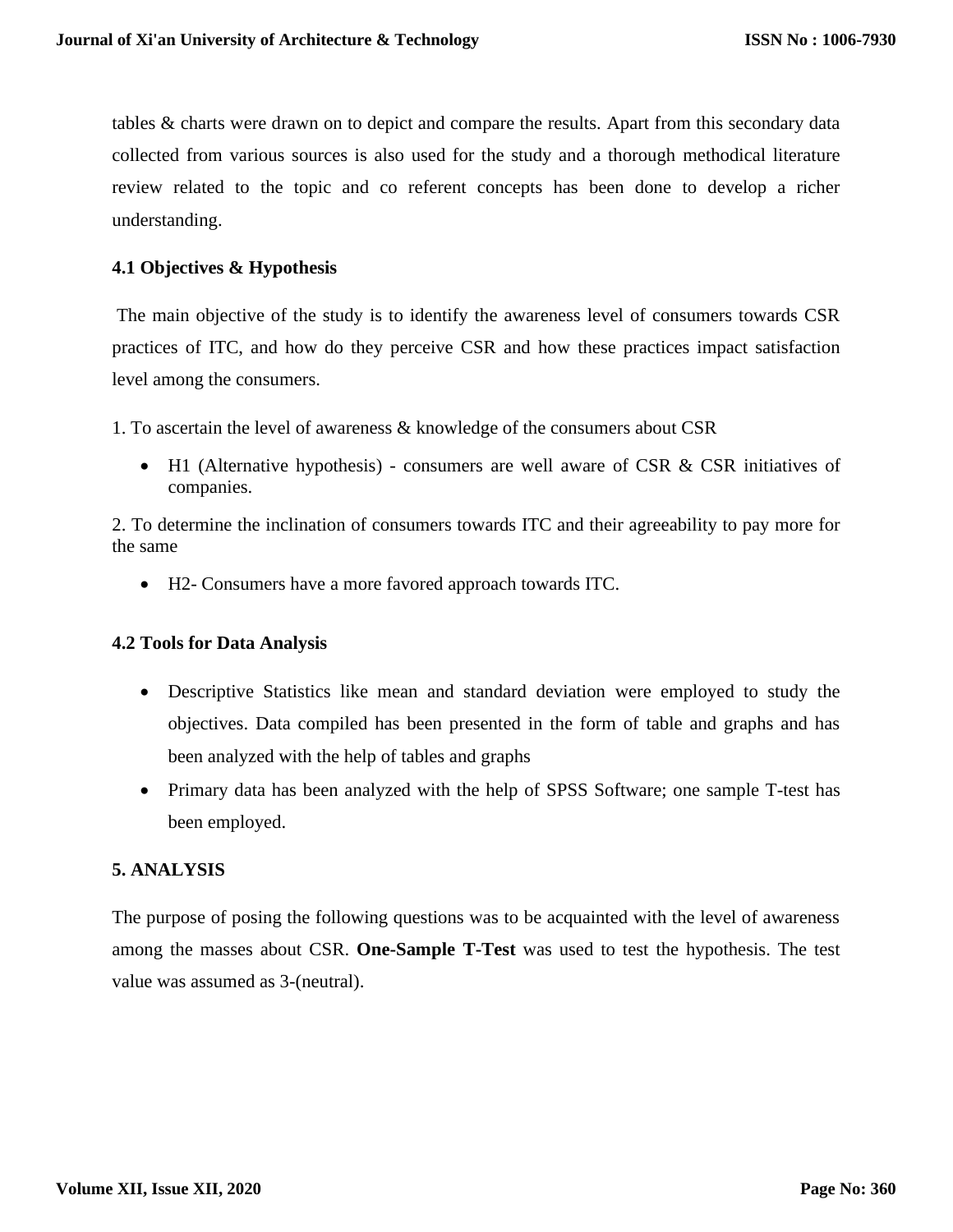| <b>QUESTIONS</b>                            | <b>MEAN</b>     | Sig.    | <b>INTERPRETATION</b>                  |
|---------------------------------------------|-----------------|---------|----------------------------------------|
|                                             | <b>RESPONSE</b> | $(2-$   |                                        |
|                                             |                 | tailed) |                                        |
| Q1] Do you know what is CSR?                | 2.2818          | .000.   | Consumers are <b>aware</b> of CSR.     |
| Q2] Are you aware of the companies that are | 2.4636          | .000    | Consumers are <b>aware</b> of socially |
| more socially responsible than others?      |                 |         | responsible companies.                 |
| Q3] Do you know about the CSR programs of   | 2.5909          | .000.   | Consumers are <b>aware</b> of the CSR  |
| ITC?                                        |                 |         | programs of ITC.                       |

| [TABLE 1: Mean response and interpretation Q1-Q3] |  |  |  |
|---------------------------------------------------|--|--|--|
|---------------------------------------------------|--|--|--|

In [TABLE- 1] the value of  $p = .000$  i.e.  $[p < .05]$ , which implies that there is a statistically significant difference between the sample mean & the population mean. Therefore the alternative hypothesis i.e. H1 will be accepted that **'consumers are well aware of CSR & CSR practices of ITC'** 

| <b>QUESTIONS</b>                                          | <b>MEAN</b>     | Sig.    | <b>INTERPRETATION</b>             |
|-----------------------------------------------------------|-----------------|---------|-----------------------------------|
|                                                           | <b>RESPONSE</b> | $(2 -$  |                                   |
|                                                           |                 | tailed) |                                   |
| Q4] Are you willing to pay a premium price for a          | 2.4909          | .000    | Consumers <b>agreed</b> to pay a  |
| product/service from a company like ITC that is socially  |                 |         | premium price.                    |
| responsible?                                              |                 |         |                                   |
| Q5] Would you choose to buy products from ITC even        | 2.6128          | .001    | Consumers <b>agreed</b> to choose |
| when there are cheaper alternatives available from less   |                 |         | to buy products from              |
| socially responsible or socially irresponsible companies? |                 |         | ITC.                              |
| Q6] Do you consider CSR activities of the company (ITC)   | 2.6909          | .005    | Consumers agreed that they        |
| while deciding whether to buy product/services from it.   |                 |         | Regard CSR activities as an       |
|                                                           |                 |         | important factor.                 |

**[TABLE 2: Mean response and interpretation Q4-Q6]**

In [TABLE- 2] the value of p is .000, .001 & .005 for Q4, Q5 & Q6 respectively. Which is less than and equal to .05 [ $p < .05$ ], which implies that there is a statistically significant difference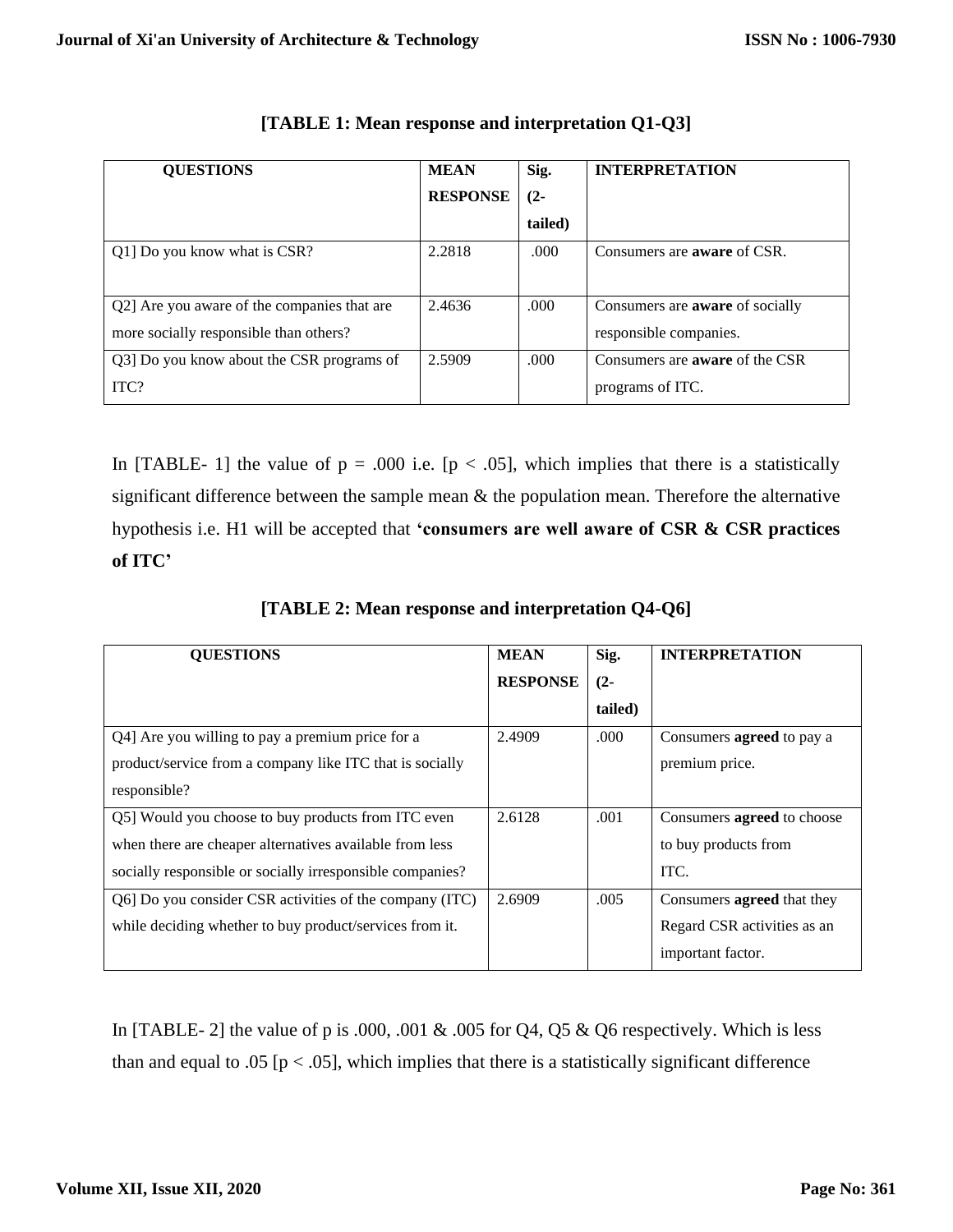between the sample mean & the population mean. Hence, the alternative hypothesis i.e. H2 will be accepted i.e. **'Consumers have a more favored approach towards ITC.'**

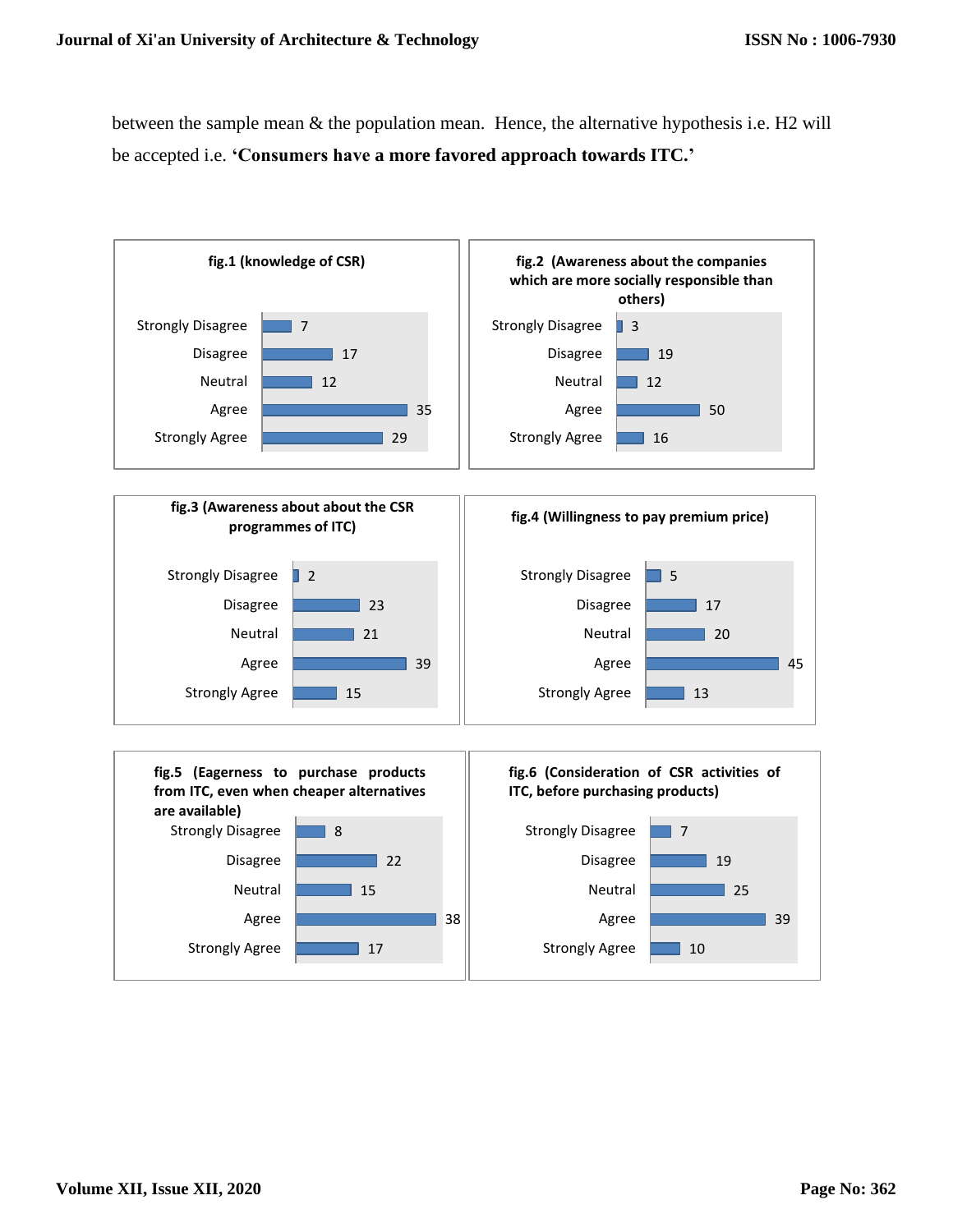# **6. FINDINGS**

- The respondents responded positively to the questions inquiring about their awarenesslevel about CSR and their capability to distinguish socially responsible companies from others.
- The willingness to pay higher was exhibited by the respondents for socially responsible companies.
- Consumers declared through their positive response that they think about the CSR activities and programs of the company while purchasing ITC products. According to the respondents, contribution done by ITC classmate campaigns in the area of education motivates them to switch to ITC products, especially stationery.
- According to the results, more marketing effort and awareness is needed to ensure that consumers can associate with other CSR campaigns of ITC with respective products.
- It was found that consumers are making progress regarding their sensitivity towards social responsibility and the companies must increase their CSR initiatives to attract  $\&$ retain customers.

In conclusion, the findings of this study provide insights into an area of the growing concern of firms towards society. Firms have been doing a great effort for the achievement of business goals and merging the business goals with social responsibility practices.

### **7. SUGGESTIONS**

• Effective communication of CSR initiatives and programs by companies can make a huge difference in enhancing awareness levels among consumers. ITC Classmate products are a good example for the same, how it communicates the spirit of their CSR program with the help of advertisement on stationery packaging and back cover, which communicates to the consumers how their money which is spent on classmate product is marking a positive difference in lives of less fortunate children, which prompt a positive buying in future as well. Hence effective CSR communication strategies must be developed by the company for other CSR programs as well to capture the attention of consumers and progressing on the track of social responsibility.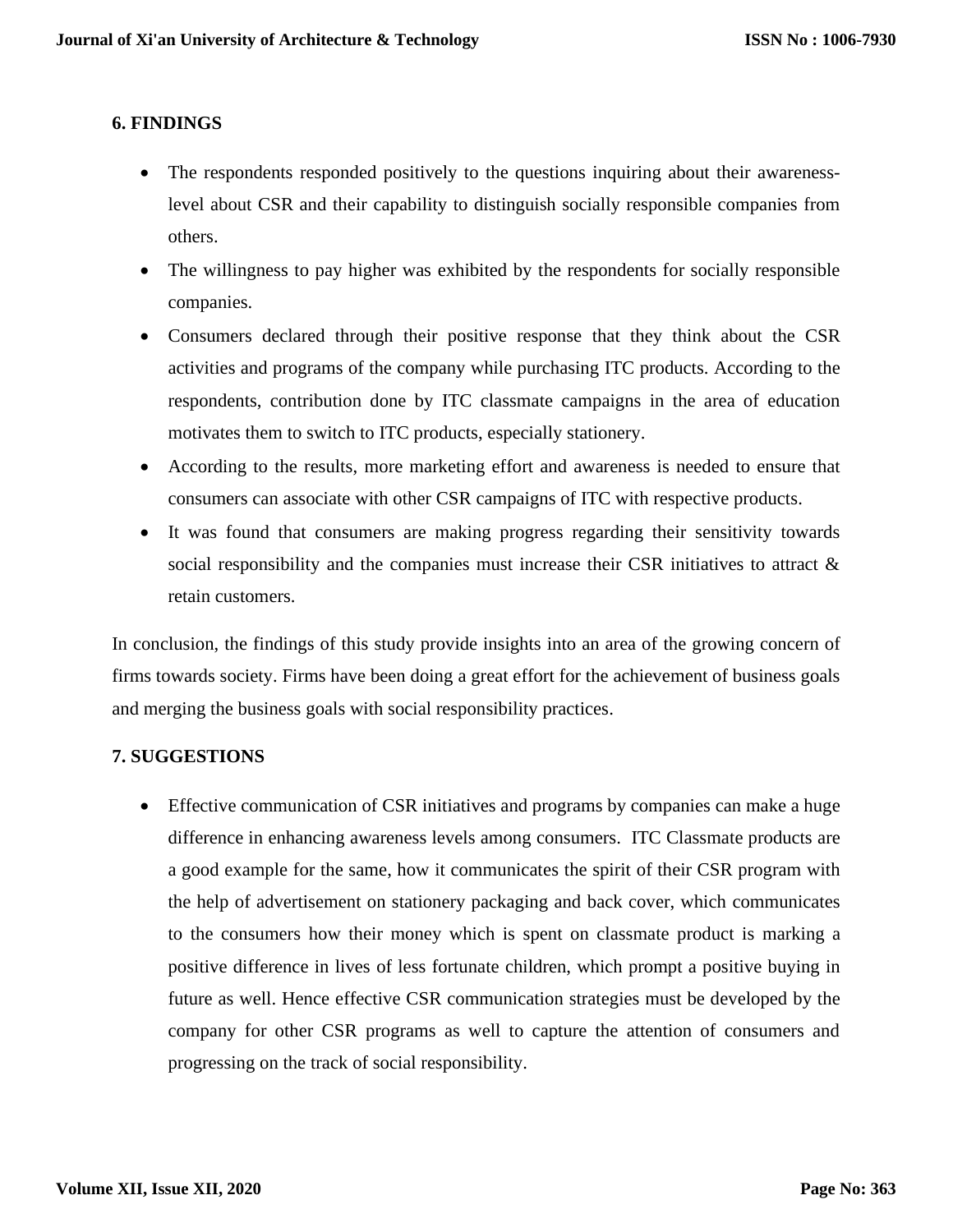- A successful partnership between corporates and consumers is the key to the successful implementation of CSR, which is possible only awareness regarding the true meaning and essence of CSR. The amalgamation of perspectives of both parties is required for the success of CSR, as it would be impossible to achieve what a company can without the support of consumers. An awakening regarding responsibility on part of both is vital for the success of CSR.
- CSR, if adopted as a culture can change the shape of every aspect of our nation and its people; hence, corporates must understand its importance for the overall development of their businesses as well as the nation.

# **8. CONCLUSION**

The overall picture of CSR in India is evolving, and the companies are continuously bringing innovative and strong CSR strategy, while aiming at delivering high performance in ethical, environmental, and social areas. Commendable efforts taken by leading FMCGs were discussed in the paper.

The results derived in the analysis part brings into light that consumers are satisfied with the company, they recognize and value ITC's efforts in society. There was high awareness as well as an appreciation for the company's successful address of major concerns which are widening the gap between communities of 'have' and 'have-not'. On another side, certain arguments which were expressed by the respondents leave a room for certain unanswered questions i.e. the sustainability of ITC's products, the company as a diversified conglomerate has multiple businesses, and Tobacco is not only the foundation of company's existence but an evergreen Star product of ITC, hence all the above mentioned CSR activities give the impression of making-up or green-washing. As evident ITC's goodwill is unharmed despite being a leading manufacturer of a harmful product 'tobacco', and the question remains same, if the product is not ethical, how the company can be termed as socially responsible?

The reason behind this seems to be the company's active interaction with the community, for their betterment; paying attention to society's unheard troubles and considering them as a part of their extended circle. The company strived for acknowledging each area of concern through its various CSR initiatives, ITC's Afforestation program; women empowerment drive; giving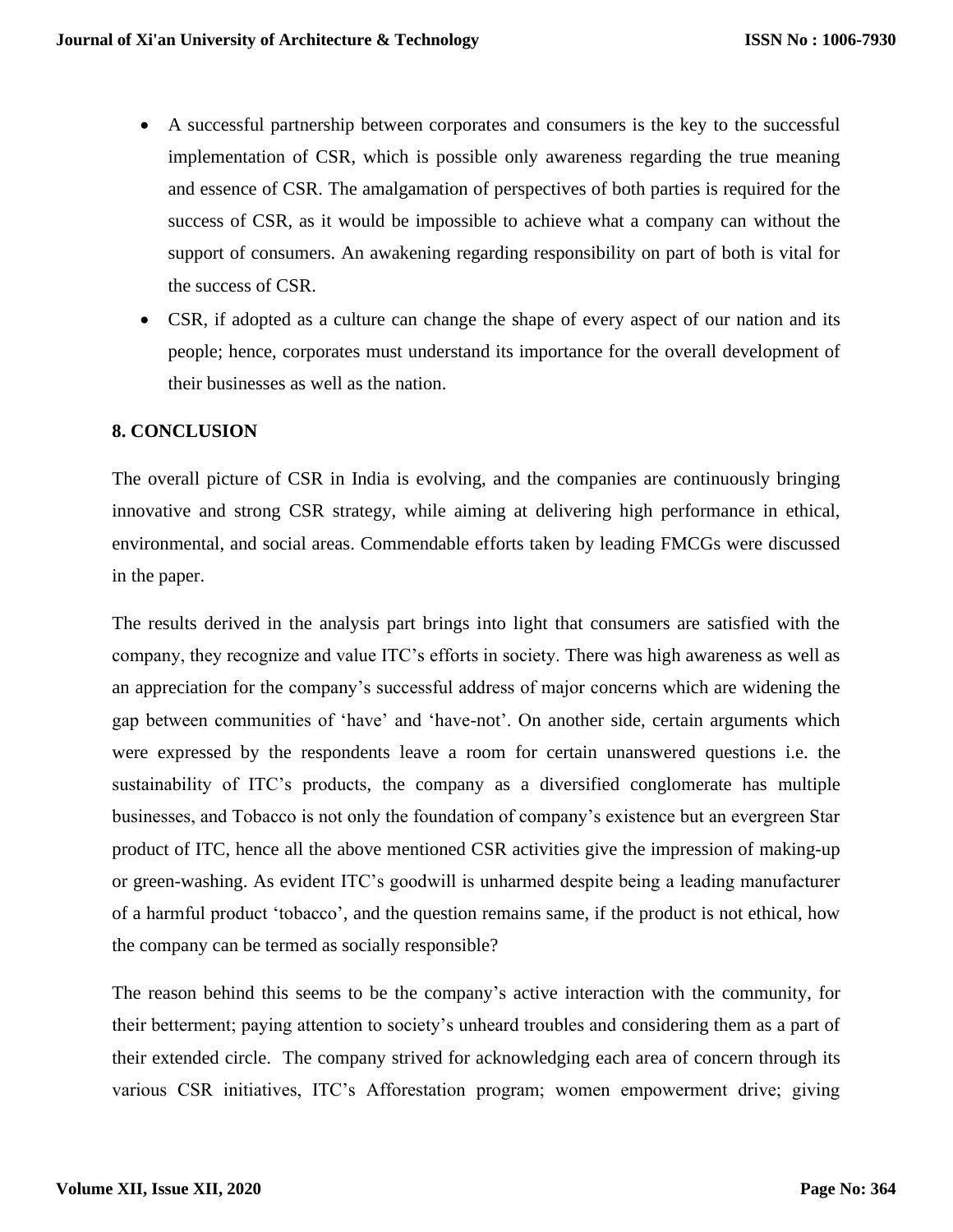vocational training for filling the skill gap; the famous e-choupal system, which emerged as the pioneering move to help the farmers; ITC's waste management and sustainable supply chain management system are appreciated by the public, and people know about the positive outcome of these efforts. The importance of CSR and significance to society and the company can't be ignored. Hence leading companies need to think about their social responsibility and take more and more impressive steps to give back to society. The current research helps companies understand how CSR can create value for consumers. Further, this study highlights that CSR includes a range of activities with differential means of adding value to consumers.

Costumer's positive attitude to corporate social responsibility has a positive and direct impact on buying behavior, and corporate social responsibility has a very important role in creating a positive consumer attitude towards the company and its products and/or services and it leads to affirmative buying behavior. This study shows that CSR leads to results such as improved customer loyalty, readiness to pay premium prices and lower reputational risks. Due to the increase in the importance of consumers among business as a stakeholder, research that examines the effects of CSR on profitability is particularly informative to an organization for profitability and sustainability. Hence, this research was helpful to establish the link between CSR  $\&$ consumer buying behavior.

### **9. LIMITATIONS**

The small sample size is always a limitation, as it is insufficient to cover the opinion of the entire population. Further, respondents might have taken a casual approach while answering the questions. Time was a constraint and the responses of the respondents have the probability of being biased. Also, the sample was randomly chosen.

Consumers do not always recognize the CSR activities of the respective companies. The research covered superficially what understanding & values customers derive from CSR activities of a company and strived to portray clearly how the difference in the level of understanding impacts buying decisions of consumers, but there are several other factors which couldn't take their place in the study as it is difficult and not possible to ascertain and cover all possible variables.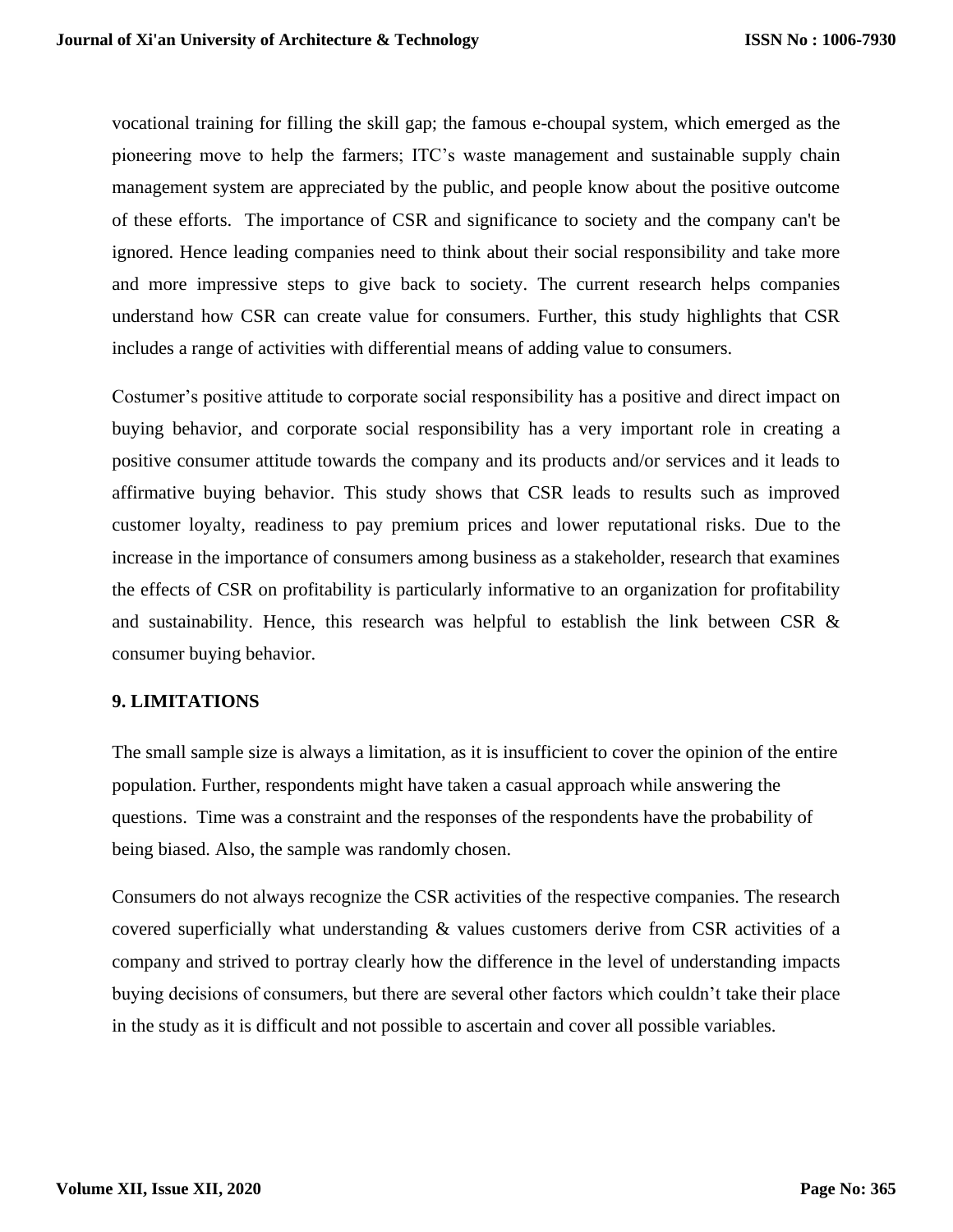#### **10. POSSIBILITIES OF FUTURE RESEARCH**

- Impact of CSR practices, initiatives & programs on any of the following dimensionsworkplace, community, environment, etc. can be measured, CSR is a wide topic and includes many aspects, and hence a comprehensive study can be conducted to ascertain the real impact and effectiveness of social responsibility initiatives undertaken by the companies.
- Country-wise comparison can be done to discover the differences in CSR strategy, implementation, and thereby results between or among the countries can be compared to dig out the reason behind such distinction.
- Further research can be done to analyze the need and effectiveness of CSR reporting and communication. Comparative studies depicting the CSR reporting practices and communication strategies of different companies can be carried out.

#### **REFERENCES**

Agarwal, S. K. (2014). *Corporate social responsibility in India*. New Delhi: SAGE publications.

Carroll, A. B. (1991). The pyramid of corporate social responsibility: Towards the moral management of organizational stakeholders. *Business Horizons*, 34(4*),* 39-48

Ferreira, D.A., Avila, M.G. & Dias de Faria (2010). Corporate Social Responsibility and Consumers' Perception of Price. *Social Responsibility Journal, 6(2),* 208-221

Green, T. & Peloza, J. (2011). How does Corporate Social Responsibility create value for consumers? *Journal of Consumer Marketing*, 28(1), 48-56

ITC. (2020). Sustainability report 2019 ITC Limited. Retrieved from https://www.itcportal.com/sustainability/sustainability-report-2019/sustainability-report-2019.pdf

Madan, P., & Sharma, H. (2019). Sustainability in Action: A Case Study of Corporate Social Responsibility Initiatives of ITC**.** *OORJA (A bi-annual Referred International Journal of Management & IT)*, *17* (1), 15-21